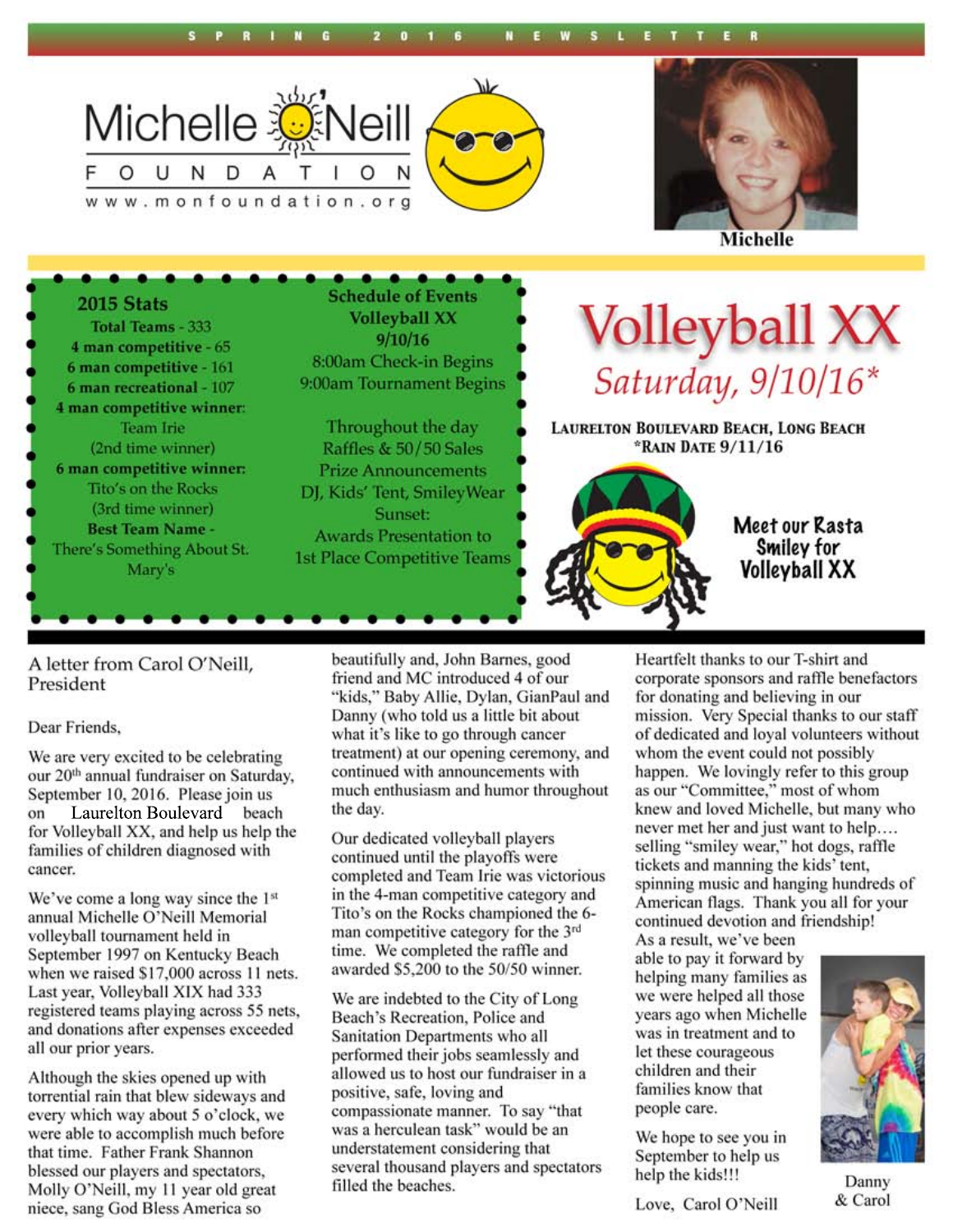## In Appreciation

#### Raffle Prize

#### **Benefactors**

Active Life Athletics Crossfit Island Park Beach Bagel BeachFIT Beach House Beach Liquors Bel-Aire Pizzeria Bella Sky Nails Bikram Yoga Billy's Beach Café Pat Bisogno- Disney Florida Blue Bungalow Brixx & Barley Buoy Bar Bungalow Casa Bomberos, Rincon, PR Cabana Canon Kickboxing

#### Jos. Christopher City of Long Beach Don Juan Dunkin' Donuts Peter Duffy Furs Earth Arts Sean Fallon Suzanne Fischer Frippery Gino's Grand Hyatt Grotta Di Fuoco Hunter Mt. IESI Fourth Wall Restaurants The Inn JDP Mechanical Japan Sushi Jet Blue Key Food Kravit Jewelers Ralph Lauren Brian Leetch Lido Golf Club Lilly's

Local Cycles Lola's Long Beach Cinema Long Beach Florist Long Beach Surf Shop Steve Madden George Matthaei Minnesota's Restaurant Moku NY Surf Momona Gallery Biddy Mulligan's My Beach Baby New York Ravioli & Pasta Co. O'Neill's Rest. Ooh La La Opici Pammy Cakes Park Avenue Wines Park Sports Bar Pt. Lookout Deli Salon 263 Rose & Eye

Saloon Saverio's Skudin Surf Smith & Wollensky Sprague Speakeasy Jonathan Spector The Station for Hair Sutton Place Tandoor Grill Ticket Town Tilles Center U.S. Limousine Bobby Van's Steakhouse Tony Verderame Whale's Tail Woodloch Pines



 EJ Weston & Jimmy "Soul" Lorenzo

Banner Sponsors

Į All Island Auto Sales A.O.H. Division 17 Archetype Consultants, Inc The Beach House BeachFIT Long Island Beech St. Taxi Bella Family Billy's Beach Café Bird Bus Sales Brand's Delicatassen The Brunie Family Buoy Bar The Cabana Bridget Callahan – Always in our Hearts IMO Mike Carlo IMO Joseph Casazza Casey and Powers Families IMO Helen & Patricia Cavanaugh Century Elevator Century 21–American Homes The Cliggett Family Cosmic Charlies, Hunter, NY  $\int_{0}^{\infty}$ The Cronin Family IMO Billy Cronin IMO DJ Patrick Crowe Danny's Crew Joyce & Frank Dikranis IMO Drew Eidel Elephant Networking Erlin of Long Island

. . . . . . . . . . . . . . . . . . .

Forever Our Sunshine - Dominick Fantozzi Dorothy Finn Foundation The Finnegan Family IMO Brian Patrick Forker IMO Kathleen(Kitty)Frost Bennett A. Gallinaro,DDS The Glennon Family Goin' East Grade A Petroleum Corporation Hagen-Kavanagh School of Irish Dance Rich Heiles – EEVB J. A. Heneghan's Tavern, Pt. Lookout IMO Mary Beth Hennessey E. W. Howell Co. Inc The Inn IMO Jamie – Landau Family J. A. Jennings, Inc. IMO Aunt Joanie Jetty Jackie Kelly Kennedy Family Peggy & Charlie Kingston Knights Pub Kone Inc. IMO Josephine Koubek Kravit Jewelers Lancer Insurance Landon Family IMO Virginia Laskas Lilly's of Long Beach Lola's Long Beach Fire Dept

Long Beach Surf Shop Love and Life for Logan The Lyons Family IMO Fran & Jack McDonald IMO Jackie & Terry McMahon Doreen & Chuck McWade Madison Service Maspeth Federal Savings IMO Dorothy & John Meehan Melva Construction Corp. Midwest Transit Equipment Mininsky Family Susan & Jack Minogue Mintz & Gold LLP Mio Posto Brian Monaghan & Family Mondial Automotive Biddy Mulligan's Murray & McCann Mustaches for Kids Nassau Traffic Lawyer National Elevator & Cab Corp. Nationwide Auto Painting Mary Neary Nouveau Elevator NYFP - New York Fabric Panel O'Neill's Restaurant Ooh La La Paymore, Inc. Peknic, Peknic & Schaefer

Long Beach Polar Bears

Kaitlyn Peters Keep Up the Fight RC Industrial Ronald McDonald House of Long Island Runway Tire Service Co. IMO Bradford Ryan The Saloon Robert B. Samuels, Inc. Seaside Celebrations Shine's Skudin Surf NY Surf Camps **SNACK** Speakeasy The Station for Hair Sullivan Family Sutton Place In Memory of Dave Tobin Tormey Family Total Fire Protection Tutti Frutti Frozen Yogurt United Elevator Consultants, Inc. Bobby Van's The Walters Family In Memory of Michael Weinberg Whale's Tail Jaime Whelan—Here With Us Always Always in our Hearts – Dona Whyte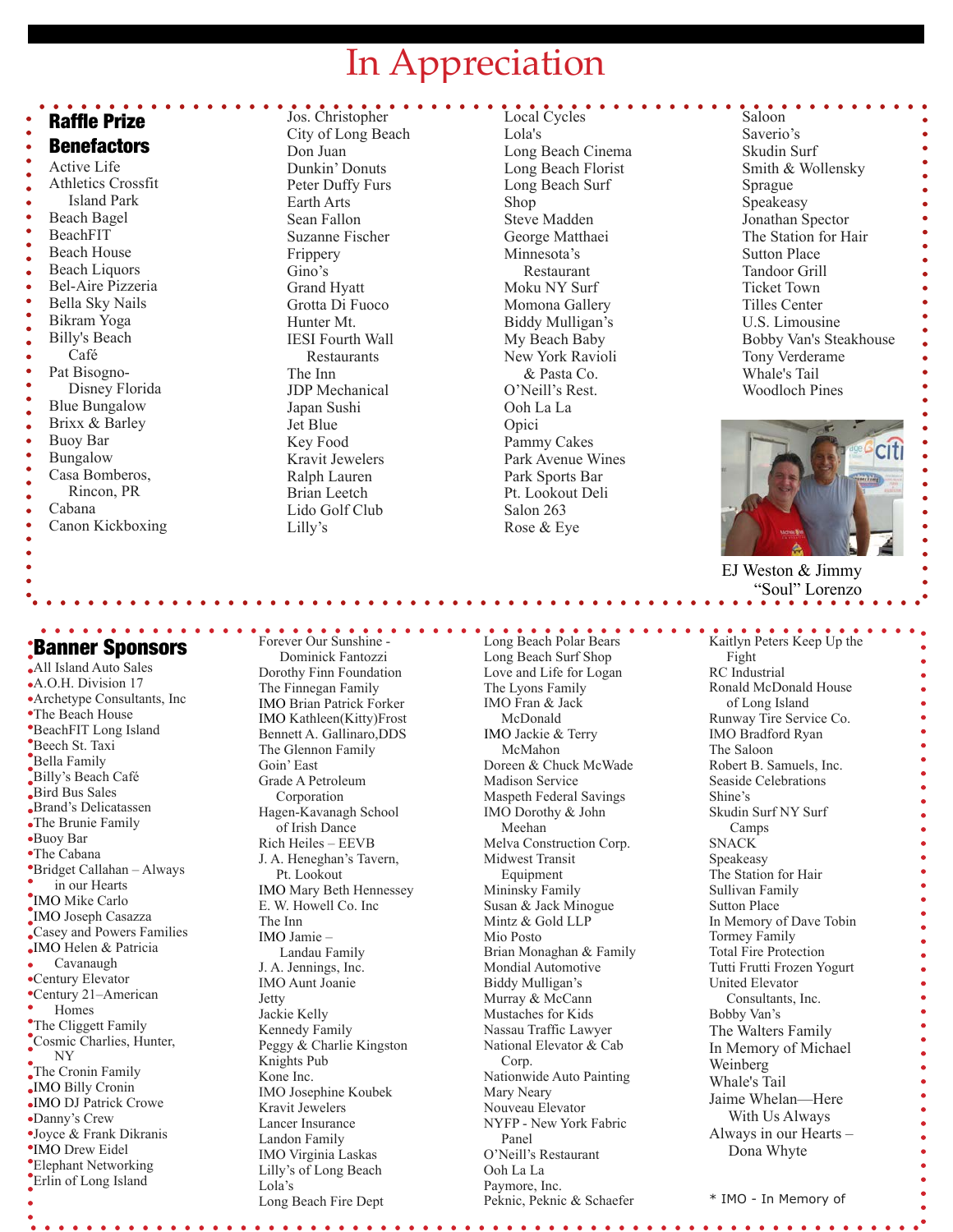# KIDS KORNER



## Grace Skuches By Jennifer Skuches

"At 6 months old, our daughter Grace was diagnosed with Atypical Teratoid/Rhabdiod Tumor (ATRT), an extremely rare, very difficult to treat pediatric brain tumor. The tumor has been fully resected and there are no other tumors present in her brain or on her spine. We are very hopeful of a positive outcome. Grace has already completed 5 rounds of chemotherapy, 1 stem cell harvest, and 3 stem cell rescues. In December, it was determined that Grace was No Evidence of Disease. By the first week in January,

…….the cancer was back. She started Proton Beam Therapy on January 13. Grace has endured many setbacks, like a subdural hematoma; shunt revision, and a PICC reinsertion. She is a fighter! Grace has a long road ahead, but we have faith in God that she will survive and thrive.  $X\bigcirc X\bigcirc$ 



Opening Ceremony



Cassie & Baby Allie



Brendan Prete Brendan was diagnosed at 18 months with retinoblastoma (pediatric eye cancer) and has been treated at MSKCC where he went through 4 aggressive rounds of chemo

and 25 rounds of radiation, 5 days a week for 5 weeks. He had lost his right eye due to the cancer, and went for many months without a prosthetic. After healing, fittings with temporary prosthetics and also getting the eye orbit used to the prosthetic, Brendan is pictured wearing his final prosthetic. Brendan loves playing his Nabi, music and preschool, and he will celebrate his 4th birthday in May. Brendan is a little superhero to his parents, Lisa and Tom, and older sister, Allison and brother, TJ. ✗❍✗❍

#### Liam Maguire



Liam just celebrated his 11<sup>th</sup> birthday in January 2016. He was first diagnosed with ALL Leukemia in 2011, but relapsed last year. Mom, Sara, stated: "After relapse, we have had another long journey with complications, but soon it will get even more difficult as Liam heads to transplant." Kerrin, Liam's 8 year old sister, is a perfect match, and will be Liam's donor -- personifying the meaning of courage, bravery and love. We thank parents, Matt & Sara, for allowing us to share Liam with our readers, and offer Liam our prayers and heartfelt wishes on his journey towards a 100% recovery.

#### ✗❍✗❍

## Big Sky Kids Camper 2015



Dylan and Dad, Tommy, experienced the 10-Day Big Sky Kids Adventure Camp located in Bozeman, MT in June 2015. Dylan was diagnosed in 2013 with Osteosarcoma, a

Dylan McCormack

form of bone cancer, and is being treated at Cohen's Children's Medical Center. He has come a long way since then having had many chemotherapy treatments, surgery to remove the bone tumor, followed by reconstructive leg surgeries. Dylan's courage and bravery are an inspiration to all. While in Bozeman, Dylan and Tommy participated in all the activities offered, including white water rafting, visiting Yellowstone National Park, and formed wonderful friendships that Dylan continues to enjoy today. Dylan's parents, Susan and Tommy, were classmates of Michelle, my son Rick and my niece, Jennifer, all those years ago in high school. Who knew that our paths would cross again years later, and that we would be able to continue Michelle's legacy in this very personal and meaningful way ✗❍✗❍